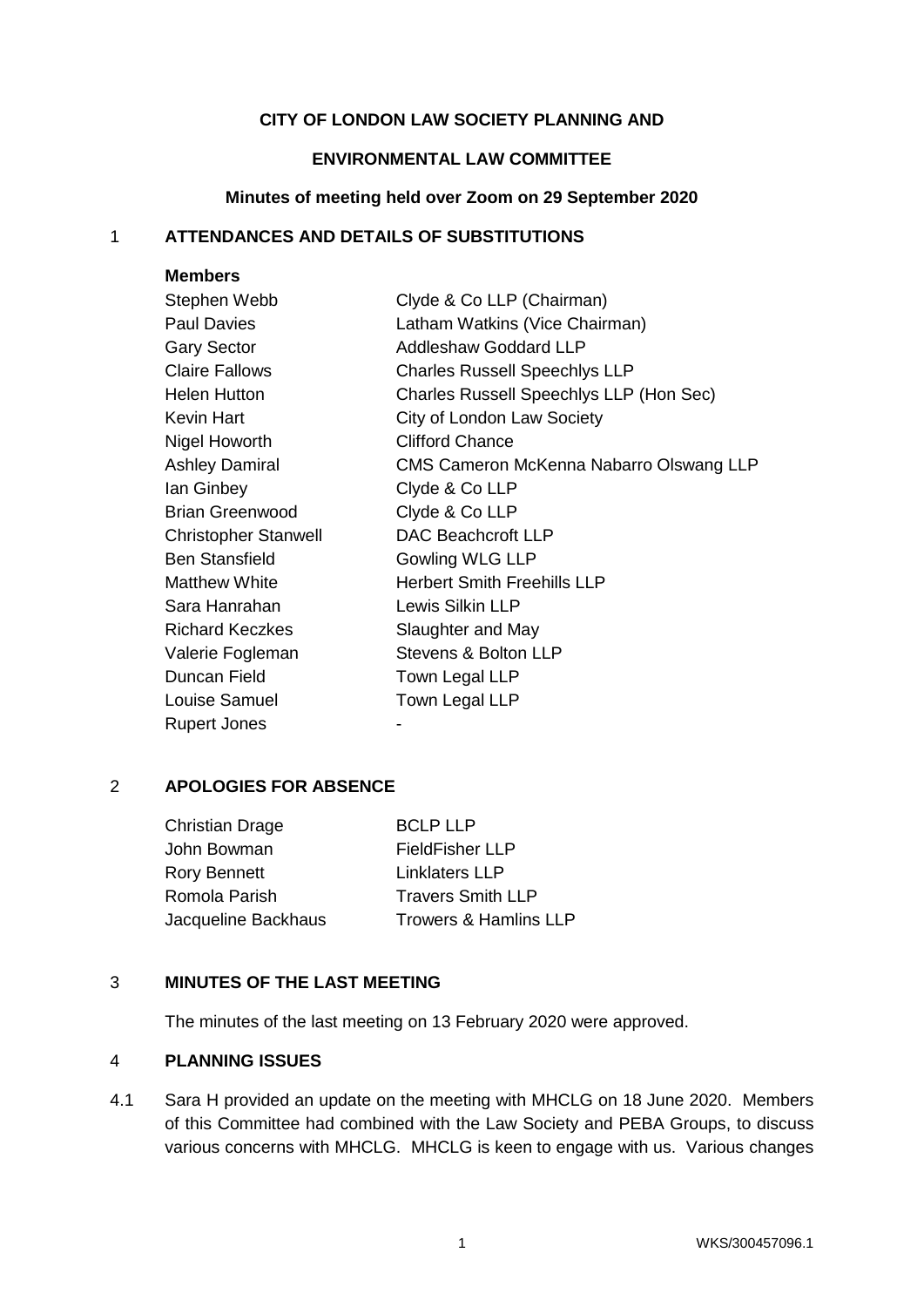have been brought in since the meeting, in line with the concerns raised at it. The important points covered were:

- Approach being applied to existing section 106/CIL contributions for schemes, where they are no longer viable on the basis of contributions envisaged some two years ago. The request was made for a wider form of s106 BA to be reintroduced (to cover the whole s 106 offering) and for the flexibility on CIL to extend beyond SMEs. MHCLG admitted that there was not a lot of scope to amend contributions under the current rules for either s 106 or CIL. It was however considering viability generally. MHCLG hoped that Councils were applying a flexible approach to viability (with a topup to be applied later, if appropriate). For CIL, the Government would not extend the SME flexibility recently announced, to all companies. MHCLG also acknowledged that the new Infrastructure Levy proposal is now on the table.

- Expiry of Planning Permissions/Listed Building Consents since March – MHCLG was supportive at the meeting of an extension. The Regulations were then brought in, in July, to extend the life of those consents.

- Remote Committee Meetings – there were problems about the balance of interests. MHCLG had asked for examples of large schemes which had been stalled, as Councils were reluctant to hold committee meetings remotely.

- Appeals – there were problems with PINS being reluctant to take forward remote hearings in the early days of the Corona virus lockdowns. PINS is however engaged and the issue is moving forward now.

- MHCLG confirmed that the Government is keen to extend PD rights. More is to come on this in due course.

- Extensions of temporary uses – these have come into effect already.

- Concerns that pre-commencement conditions are still currently holding up development. Asked if more could be done by MHCLG.

Both sides are keen to meet up again. Too much going on to meet before White Paper consultation response has been submitted, but we should look to have another meeting once White Paper response is in.

4.2 Sara also mentioned the Small Working Group which is working on the consultation response to the Current Planning System consultation paper.

There are four proposed changes to the planning system:

- changes to the standard method for assessing housing numbers;
- securing of First Homes through developer contributions;
- temporarily lifting the small sites threshold and
- extending PIP to major development.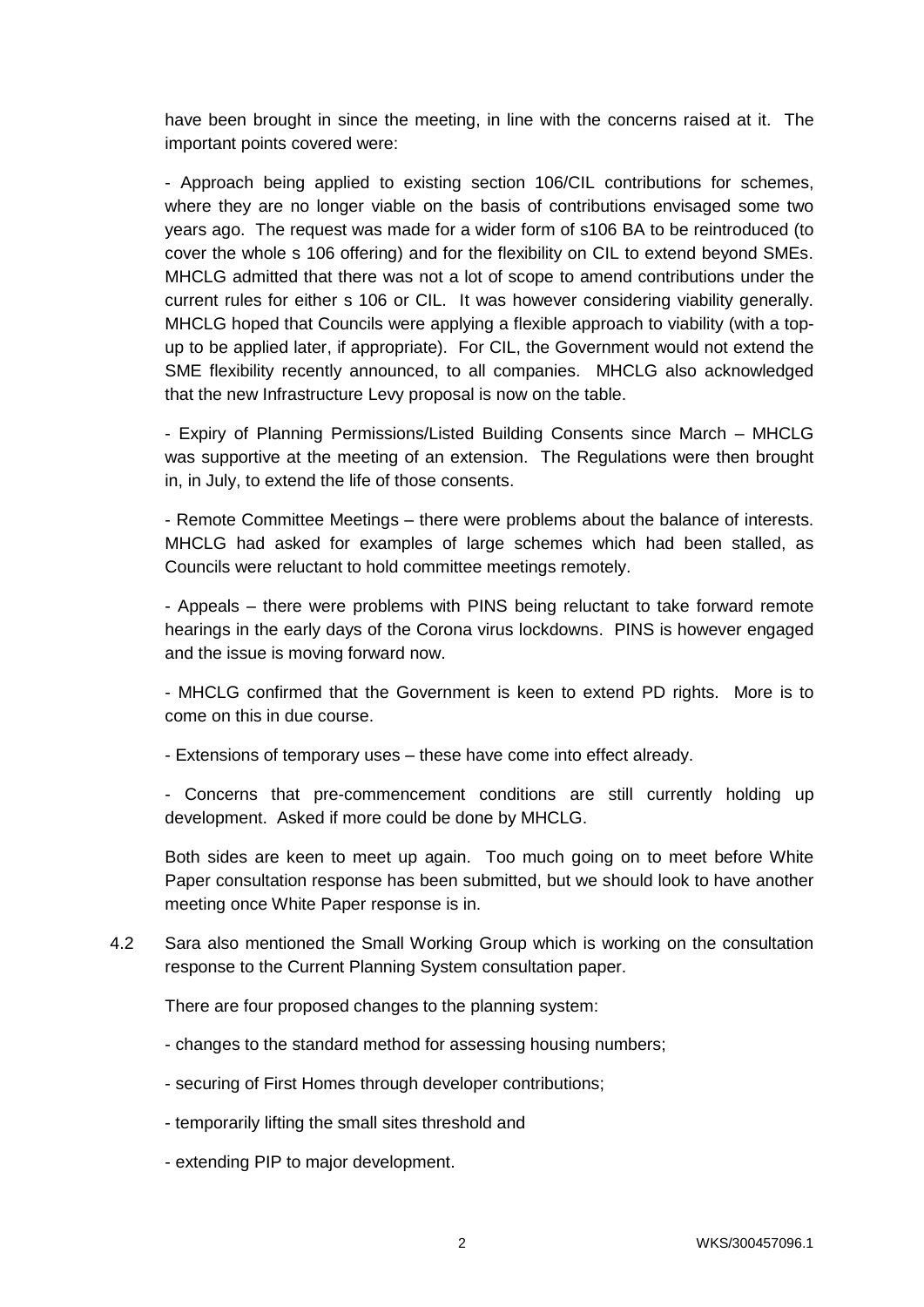Much of the consultation relates to planning policy, on which our Committee does not comment. There are a lot of issues identified with the proposals. The working group has made comments where it thinks they are useful. It certainly supports added flexibility, but more accuracy is needed for the assessment of housing need.

The Committee mainly discussed the changes to the method for assessing housing need, including concerns for housing numbers in London and for the Green Belt. Dropping the cap would lead to some disproportionately high numbers for London. The country is a long way from meeting housing numbers now, as highlighted by Lichfield's charts. Numbers for housing in London there are huge.

The formula here is based on 2014 forecast for population growth which is blended with existing housing stock – ie it is not accurate. It does not take into account what is actually happening in that particular area now. The working group suggested that the Government should introduce temporary changes to the standard method and then monitor if they are working or not.

The Committee was opposed to PIP being used for major development. It discussed 10 housing units as a suitable threshold above which a PIP would not be appropriate.

Comments on drafting the response to the consultation were made in the meeting.

4.3 Planning White Paper

Duncan, Richard, Gary and Brian agreed to draft the response to this consultation on behalf of the Committee.

The Committee discussed the National Committee response to the Planning White Paper consultation and whether we might combine forces with that committee. We would not also join with PEBA, as its perspective is different.

Three relevant words to summarise the proposed changes are:

- Fundamental
- Underfunded and
- Tension.

The proposals are primarily addressing housing, while not really considering infrastructure etc.

- 4.4 Christopher and Matthew W volunteered to draft the JR consultation response.
- 4.5 Uses Classes changes. No one was anticipating such huge reforms as were suddenly brought in. Keen on flexible approach being taken. Planning is here being changed not only to help housing, but also high streets. The new PD Rights and the Use Classes Order changes are both subject to legal challenge. October challenge will get through to a hearing, as it is so important.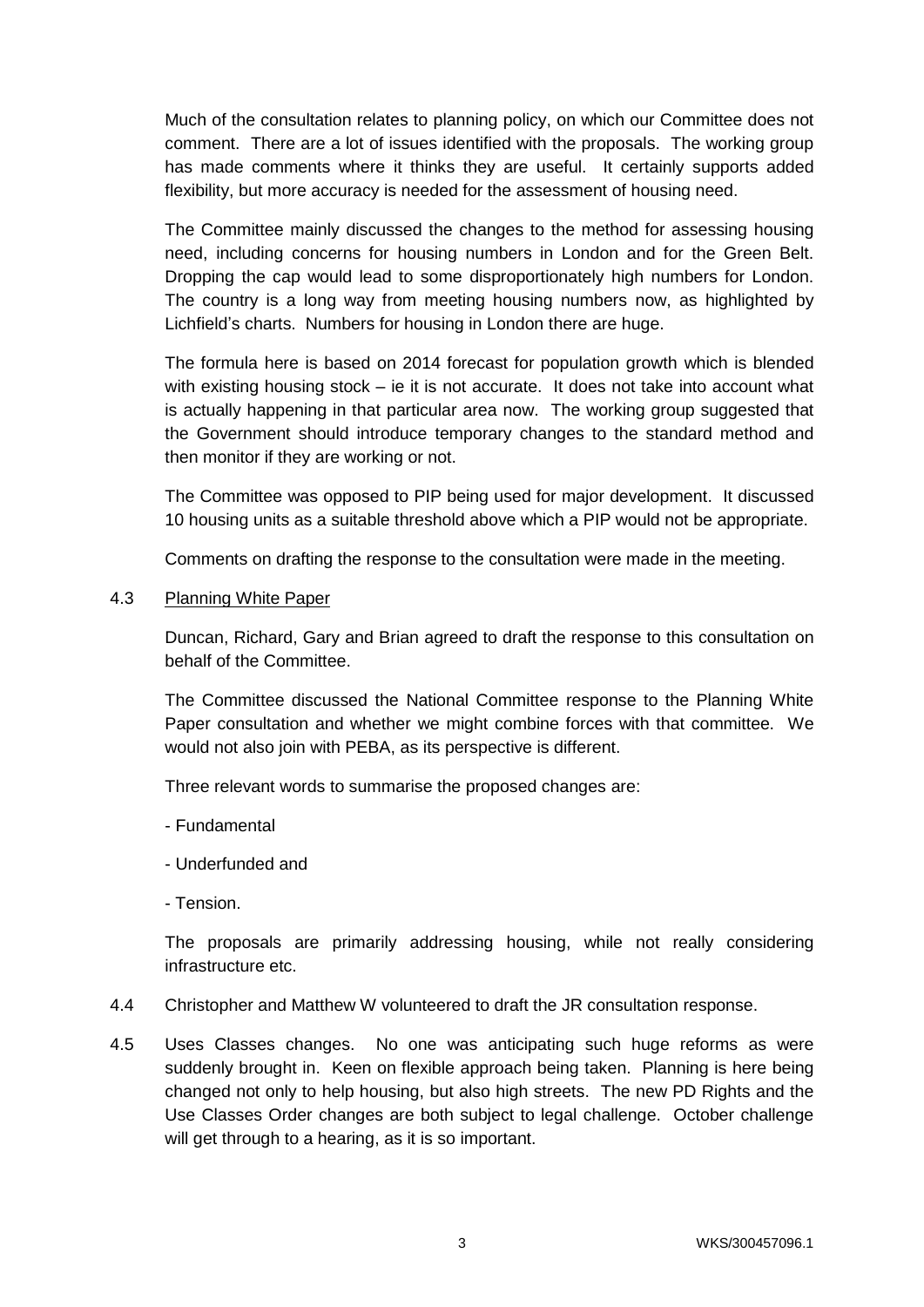4.6 Next meeting with MHCLG – we will discuss the changes which have been brought in since our June meeting and provide feedback on them.

# 5 **ENVIRONMENTAL ISSUES – PAUL DAVIES' UPDATE**

5.1 General Update

Waiting for January to arrive, when we will know a lot more about what will happen about the effect of Brexit on Environmental laws.

In July there was a Zoom session for Environmental sub-group. Presentation on probono project on climate issues.

A sub-group was also formed which has been working with CLLS Company Law Committee responding to the FCA Consultation on Climate related Financial Disclosures. The proposals set out in the consultation concern requiring all commercial companies with a premium listing to either make climate related disclosures consistent with the approach set out by the Taskforce on Climate-related Financial Disclosures (TCFD) or explain why not. Submission of document is expected in early October 2020 (published in December). [*Note: The same subgroup has also responded to a more recent consultation by BEIS on Mandatory Climate related Financial Disclosures in line with TCFD for publicly quoted companies, large private companies and LLPs*.]

- 5.2 European Commission Green Deal outlines the European Commission's ideas on how to achieve Net Zero by 2050. This is only 24 pages in length but a must read! It provides a roadmap with actions to boost the efficient use of resources by moving to a clean, circular economy and stop climate change, revert biodiversity loss and cut pollution. It outlines investments needed and financing tools available, and explains how to ensure a just and inclusive transition.
- 5.3 COP26 delayed to November 2021. There need to be very significant developments between now and then, in order for this to achieve what it needs to achieve. As John Kerry describes COP "the last best chance" to resolve the climate crisis.

Convergence of Standards: There is currently an "alphabet soup" of different reporting standards. Expect to see momentum build for greater convergence by the end of the year. We are already seeing TCFD widely adopted as the reporting standard for climate change disclosure.

# 6 **AOB**

- 6.1 Vice Chairman Paul Davies was appointed the Vice Chairman of the Committee
- 6.2 Kevin's update

CLLS AGM was held a couple of weeks ago. It was mentioned that the Society was grateful for influential work of individual committees.